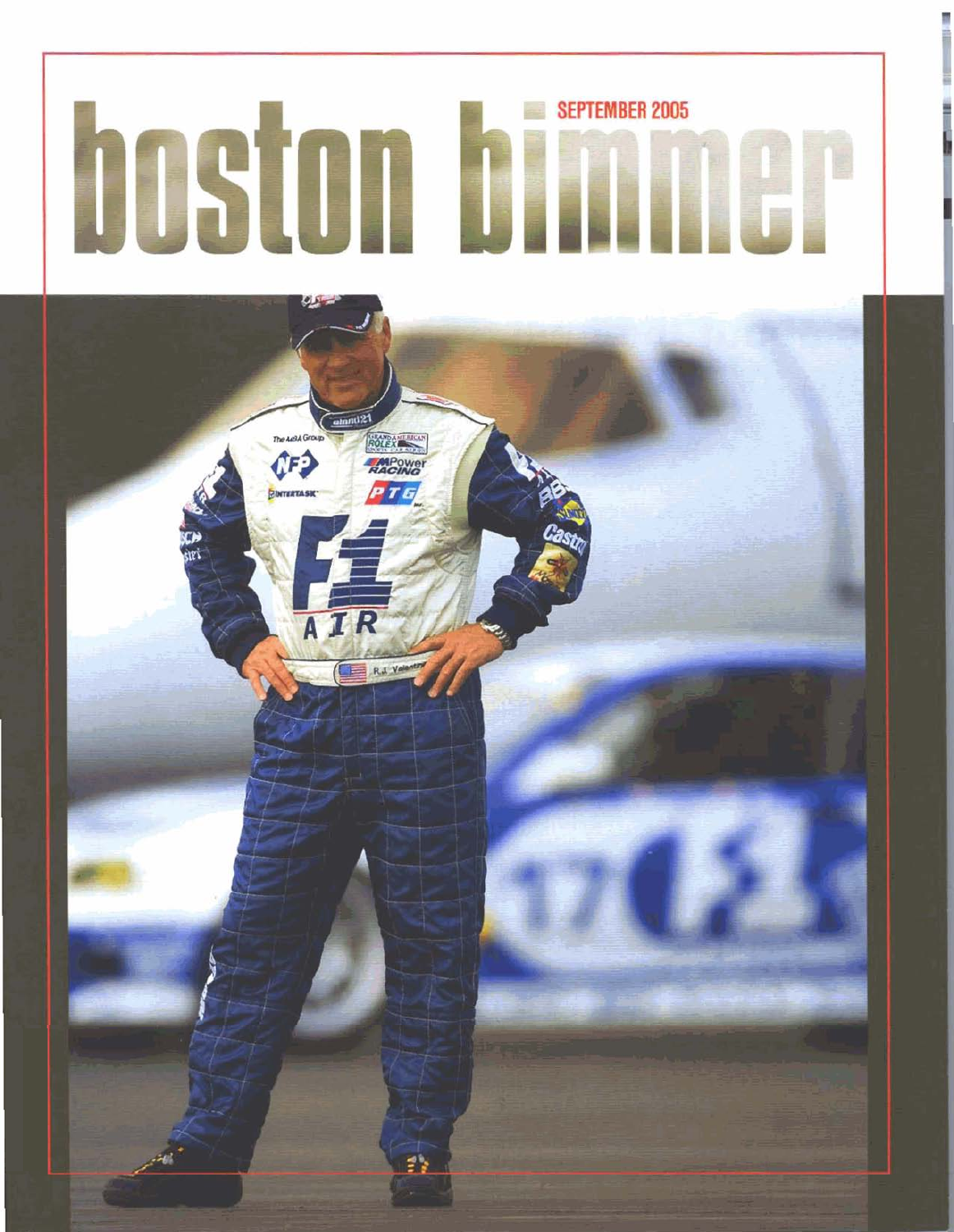*Story and photographs*  $by$  *Jeffrey Loucks* 

Castrol

- /-

a<br>ang -

 $\overline{\phantom{a}}$ 

**RMWCC** 

## **DARDROOM** FROM **Siile** TO THE RACE FRACK Left to right: Kelly Collins, Tom Milner, and RJ Valentine.



**P** assion, teamwork, commitment, discreption by  $\mathbf{c} = \mathbf{c} - \mathbf{c}$  **Boston** businessman, **BMW** enthusiast, and acclaimed race-**BMW** enthusiast, and acclaimed race**car driver Richard "RJ" Valentine uses** lo **describe the keys to success-whether on the racetrack or in the boardroom. During** his remarkable business career, he has done everything from nurturing start-ups to over- $\alpha$  seeing multi-million-dollar enterprises by **providing strategic vision, marketing innovation, operational expertise, and financial mcn that have enabled these businesses to thrive and grow.** 

As a race car driver, he has been a major **player an the aompxitive racing** scene **for over thirty years, and continues to be a**  force on the track. This year, he drove in his 19th **consecutive Rolex** 24 **at Daytona, a sigaificant achievement given** the **grueling nature of this 24-hour endurance race. And, he finished** third **last year in** the **GT class of the Grand American Rolex Sports**  Car **Series, driving a** Porsche **9** 11 **GT3 Cup car.** 

**"I believe there nre remarkable parat lels for success in both** the **racing** and cor**porate worlds," Valentine states. "To achieve somerhing special in** both **areas you need the support of a great** team, the **drive and desire to make** the **most OUT of**   $e$ **very** opportunity and the vision, passim, **achieve something special in both areas**<br>**you need the support of a great team**, the<br>**drive and desire to make** the most out of<br>**every opportunity and the vision, passim**<br>and drive to see it through to the finish."<br>**ENTRE** 

**Valentine has achieved similar levels of success in business as he has on the** race track. **The MBAGroup, which he founded in 1969 and is headquartered in Brain**tree, has owned and operated businesses in such diverse industries as automotive aftermarket, **insuranoe, high technology, real me, financial services, oil and gas, and**   $\overline{\text{conorder}}$  **investigative services.** 

**Valentine and The MBA Group were**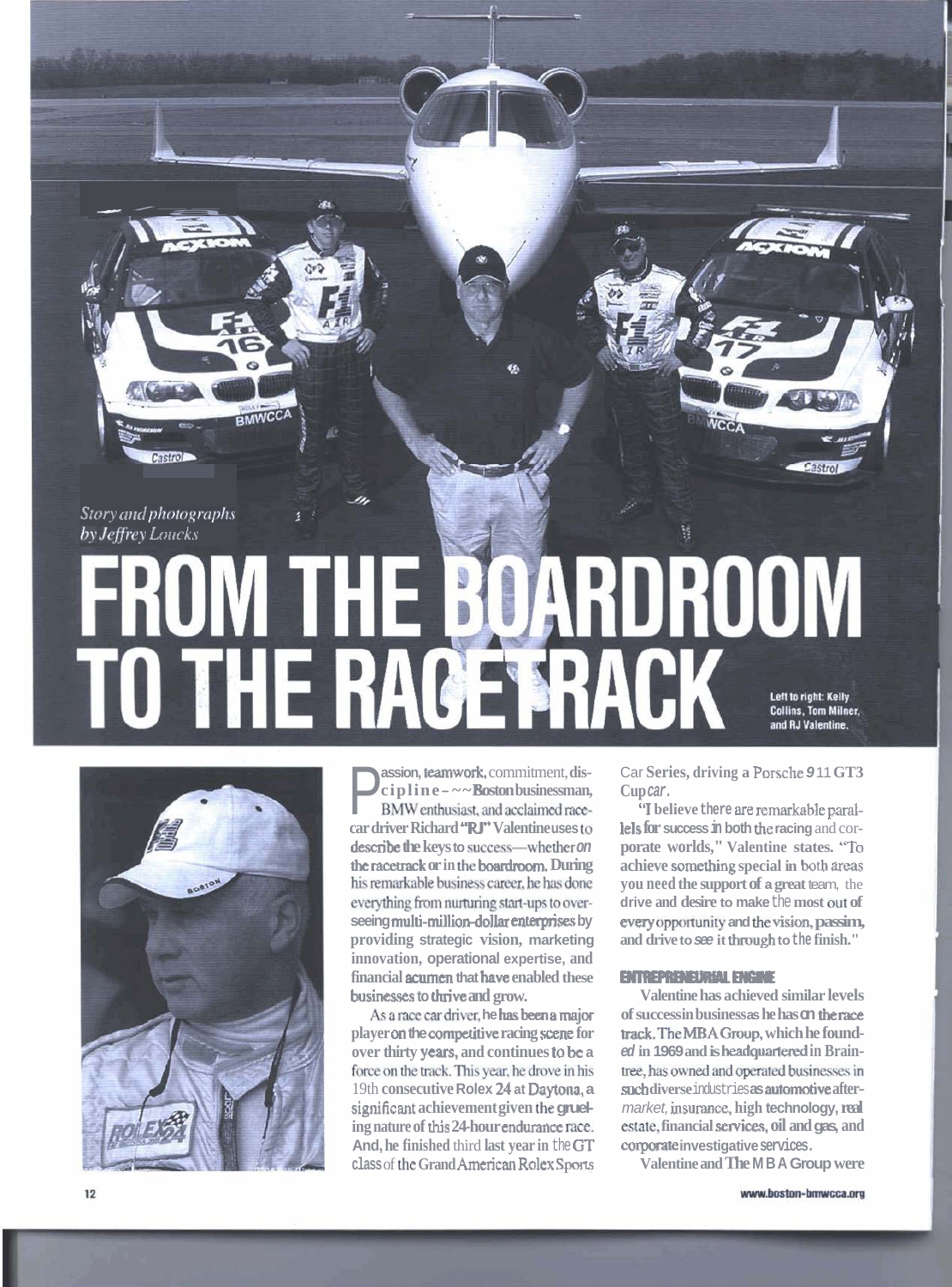

**quick to recognize the potential** of **the quick-lube concept and built the New England Jiffy Lube franchise into a 30store. \$25** million **business** before **sell**ing **to Pennzoil.** At the time of the s&, **Valentine's stores were averaging five** to **six times** the **national average in tenns of sales and car counts.** 

**Since 2000, RJ has overseen the creation and explosive growth of F1 Boston, a world-class conference and enteriainment center** built **around two indoor Em pew-style krut racetracks. F1 Boston's unique, total participatory approach** uti**lizes the parallel tenets of both racing and business**—leadership, teamwork, shar**ing of a common goal, communications, attention to detail, competition. and focus**—all critical to the success of any **race or business team. It provides a wide array of race-themed programming for events including: off-site meetings,** din**ners, saleslstaff meetings, trade shows, incentive events, social events, rewards programs, summer outings. tan building, recruiting, holiday events.** 

**At the F1 Boston facility, Valentine**  hosts Corporate Fight Night-a highly **anticipated** annual **event tha~ features Jr. Oly mpic-sanctioned boxing matches ns**   $w$ ell as a casino reception, live auction and **raffle**. Each year, hundreds of lead $ers in the Boston business community$ **gather at this black-tie gala to raise money For local charities. In just six years, it has become** a **hot-ticket event and** has **raised funds for area charitable organizations.** 

**Fl Boston was quickly followed by the** luunch **of Fl** Outdoors **in East Bridgewater, which offers competitive kart racing on a 1.5-mile track and will soon include a clubhouse and dining room with**  **all the amenities associated with a country club. F** 1 **outdoors was recently hm**ored **by a prominent** trade **publication as the "Gold Standard'' in its industry.** 

**His most recent venture is the creation of F1 Air. a private aircraft management and ch firm with offices in Brainfree and New Jersey. F1 Air, with a senior management team that hns a combined**   $total$  of more than 100 years in the air**craft industry, is** commitkd **to mising** the **bar in private jet aircraft managemeni.** 

## **IN THE DRIVER'S SEAT**

**Valentine, a member of BMW CCA Boston Chapter for almost ten years and owner of several BMWs, has raced all manners of sports cars against some of the stiffest competition. He's gone toe**to-toe with racers including Scott Pruett **and Paul** Gentilozzi **in** the **famous SCCA Trans-AmSeaies, driving 750horsepower beasts like Chevy Camaros. This year, though, he** seed **one of the most coveted drives in sports car racing.** 

**Based on his successes in the Grand Am Rolex Series, RI was** sedded **to drive for PTG Matorsport, BMW's American -h and development team, with former GM factory Corvette driver Kelly CoUins, Thus far on the 2005 schedule, PTG** has come on strong, recently sweep **ing** the **podium at Laguna Seca. Collins set the GT-cIass pole in the race, and he and Valentine went on to finish 2nd, cementing BMW's first 1-2-3 finish in nearly eight years. Valentine is having the time of his life** in the **M3,** and **finds that** it **suits his time-tesleddriving style,** 

**"When the opportunity presented itself that** it suits nis time-tested driving style,<br>
"When the opportunity presented itself<br> **to drive with PTG** this season—I iust